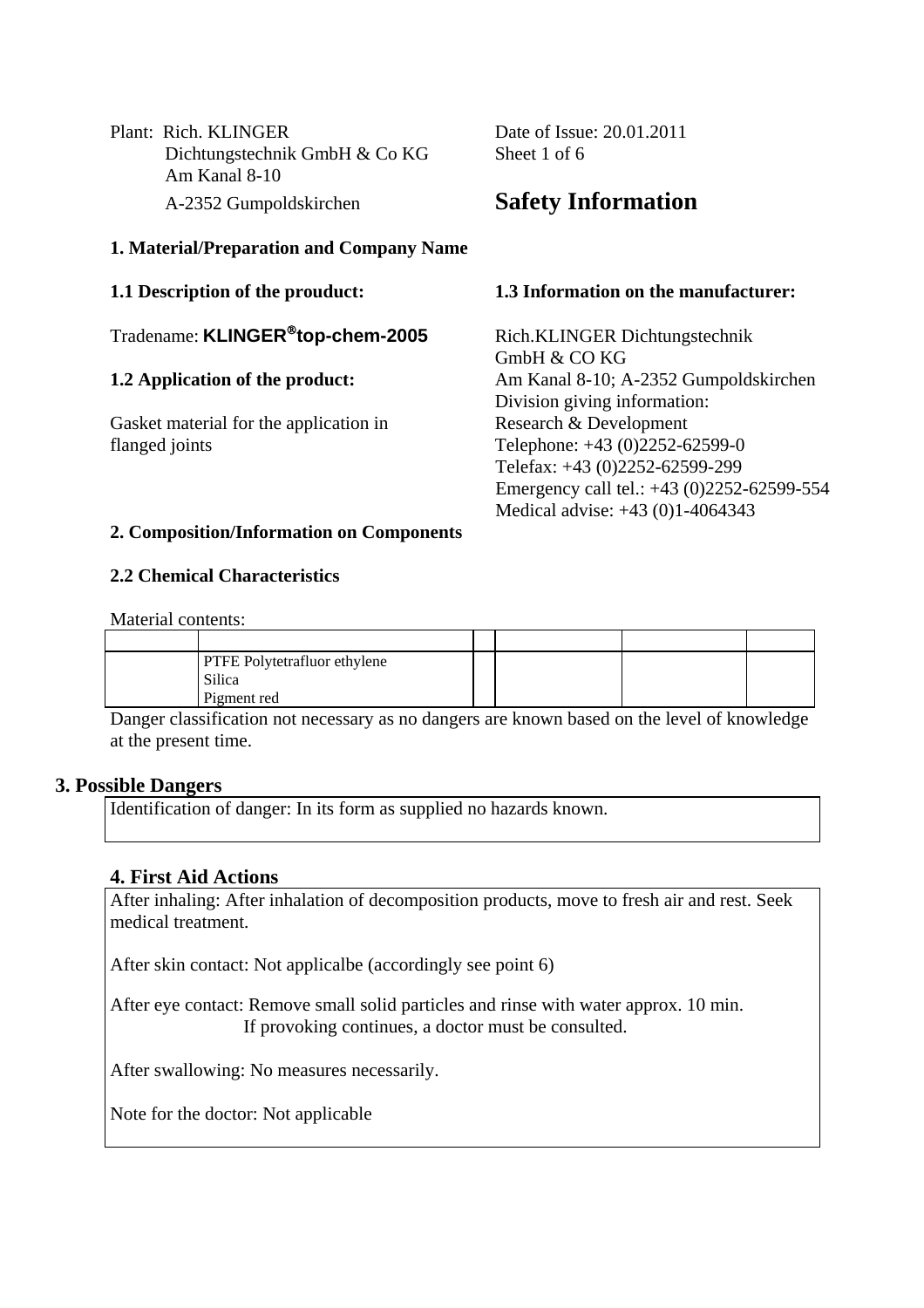| <b>Safety Information</b>                                | Sheet 2 of 6                                         |
|----------------------------------------------------------|------------------------------------------------------|
| Plant:<br>Rich. Klinger Dichtungstechnik<br>GmbH & Co KG | Article No./Name/Tradename:<br>KLINGER®top-chem-2005 |

# **5. Measures for Firefighting**

Suitable extinguishing agent: Water, carbon dioxide, powder extinguishers, foam extinguishers.

KLINGER<sup>®</sup>top-chem-2005 is non-flammable and also does not support any fire.

Extinguishing agent which is unsuitable for safety reasons: Not known. Special dangers through the material or the preparation itself, its combustion and decomposition products or resulting gases: Carbon monoxide, Hydrofluorene, organic Fluor connections.

Decomposition products formed at temperatures beyond 330°C can lead to eye and respiration irritations. Breathing of decomposition products can lead to polymer fume fever with the following symptoms: cough, sneeze, headache, fever, chill and sweating.

Special protective equipment: When Firefighting, wear self-contained breathing apparatus. A full chemical protective equipment has to be worn against combustion gases (see above). After a fire with PTFE, neoprene gloves have to be worn when tidying up.

Additional notes: Fluorpolymere could enhance relative toxically effect of arised combustion gases.

# **6. Measures in Case of Unintentional Release**

Precautionary measures related to persons: Avoid dust formation

With thermal (over 330°C) effects: See Point 5 and Point 10.

Environmental protection measures: No dangers known.

Procedure for cleaning: Use of approved vacuum cleaners with fine dust filters.

## **6.1 Measures in Case of Unintentional exceeding Dust Release**

General Note: In case of improper use and use which is not in compliance with stipulations e.g. grinding might cause an exceeding amount of fine dust. In this case proper exhausting and filtering is to apply respectively protective equipment (fine –dust respirator FFP1 acc. to EN149:2001) has to be worn.

After Inhaling: Bring to fresh air

After skin contact: Washing with soap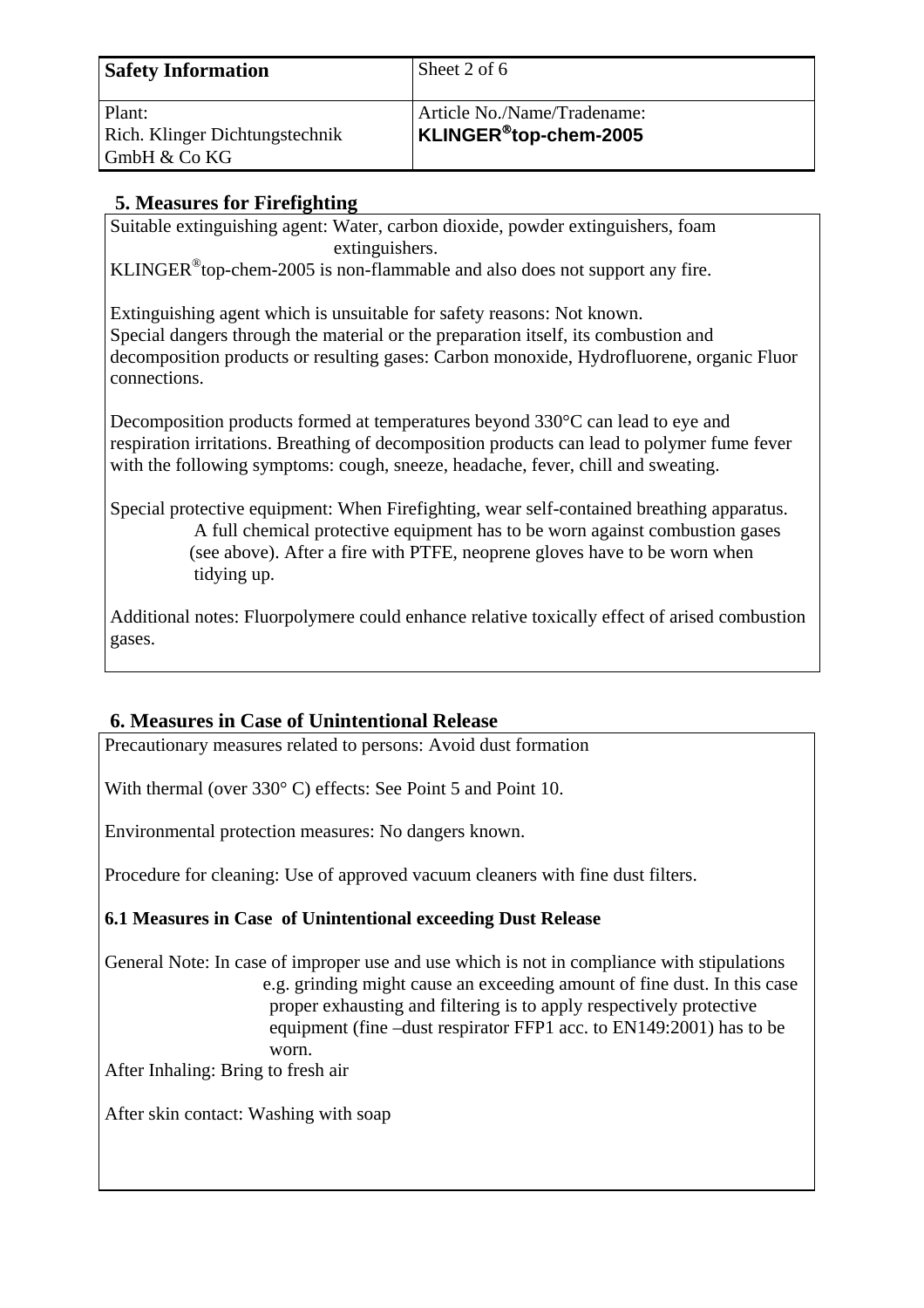| <b>Safety Information</b>                | Sheet 3 of 6                                                                               |
|------------------------------------------|--------------------------------------------------------------------------------------------|
| Plant:<br>Rich. Klinger Dichtungstechnik | Article No./Name/Tradename:<br>$\overline{\phantom{a}}$ KLINGER $^\circledR$ top-chem-2005 |
| GmbH & Co KG                             |                                                                                            |

In the processing area of products containing PTFE, a general smoking prohibition applies. In addition, no tobacco products may be stored or carried on the body. Through adhering PTFE dust particles, thermal decomposition products, which can lead to symptoms of sickness, can result when igniting the tobacco (see also Point 5).

## **7. Handling and Storage**

## **7.1 Handling**

Notes on safe handling: Measures for the avoidance of strong dust formation.

Notes on protection against fire and explosion: Material is not combustible or flammable.

In case of external effects of fire, see Point 5.

## **7.2 Storage**

Requirements on storage rooms and containers: Dry storage rooms.

Notes on storing together with other products: No restrictions or dangers known.

## **8. Limits of Exposure and Personal Protective Equipment**

## **8.1 Expotions References**

See point 7; no further measures necessarily

## **8.2 Personal Protective Equipment for processing**

Breathing protection: in case of high fine dust concentrations use personal protective equipment (e.g. fine –dust respirator FFP1 acc. to EN 149:2000). Accordingly see point 6.

Hand protection: Gloves

Body protection: Overall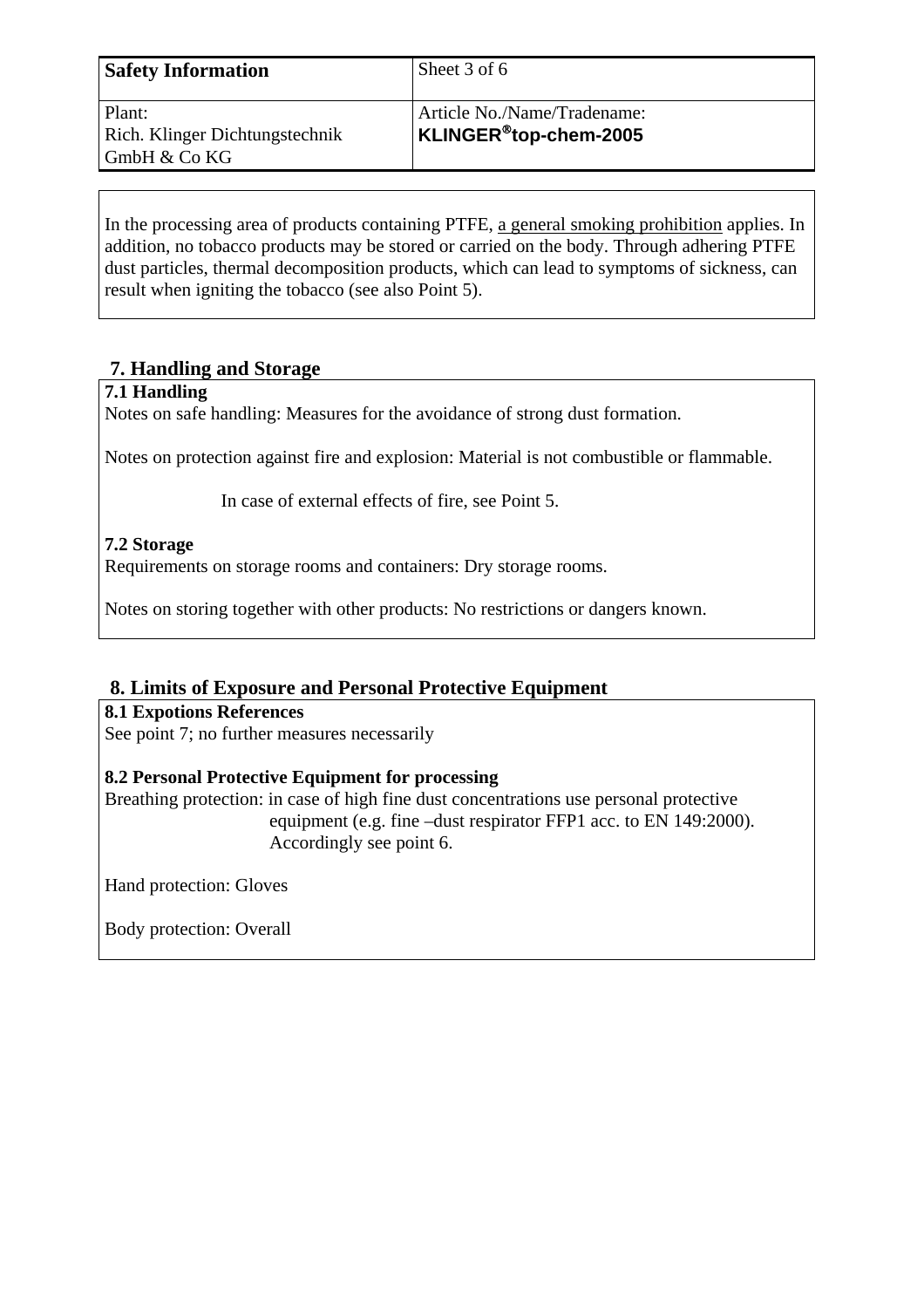| <b>Safety Information</b>                   | Sheet 4 of 6                |
|---------------------------------------------|-----------------------------|
| Plant:                                      | Article No./Name/Tradename: |
| Rich. Klinger Dichtungstechnik              | $KLINGER®top-chem-2005$     |
| $\mathsf{GmbH} \& \mathsf{Co}\,\mathsf{KG}$ |                             |

| 7. I hysical and Chemical Characteristics |                                           |      |               |  |
|-------------------------------------------|-------------------------------------------|------|---------------|--|
| 9.1. Appearance                           |                                           |      |               |  |
| Form: firm sheets                         | Colour: red                               |      |               |  |
| Odour: odourless                          |                                           |      |               |  |
| 9.2 Safety-related data                   |                                           |      |               |  |
|                                           | <b>Value/Range</b>                        | Unit | <b>Method</b> |  |
| Change in state                           | not known                                 |      |               |  |
| Boiling point/Boiling range:              | n.a.                                      |      |               |  |
| Melting point/Melting range:              | n.a.                                      |      |               |  |
| Decomposition of polymer:                 | over $330^{\circ}$ C                      |      |               |  |
| Flash point:                              | not known                                 |      |               |  |
| pH-Wert:                                  | n.a.                                      |      |               |  |
| Ignitability of solid material:           | not known                                 |      |               |  |
| Ignition temperature                      | not known                                 |      |               |  |
| Self-igniting solid material:             | Not self-igniting                         |      |               |  |
| Fire-promoting properties:                | None                                      |      |               |  |
| Danger of explosion                       | None                                      |      |               |  |
| <b>Explosion limits:</b>                  | n.a.                                      |      |               |  |
| Vapour pressure:                          | n.a.                                      |      |               |  |
| Density:                                  | 2,2 g/cm <sup>3</sup> (at $25^{\circ}$ C) |      |               |  |
| Solubility in water/grease:               | insoluble                                 |      |               |  |
|                                           |                                           |      |               |  |

## **9. Physical and Chemical Characteristics**

## **10. Stability and Reactivity**

Conditions to be avoided: Molten alkali metals, Temperatures >330°C

Materials to be avoided: Molten alkali metals

Dangerous decomposition products: Decomposition at temperatures over 330 °C (cf. Point 5 on this).

The product is stable under standard conditions.

## **11. Information on Toxicology**

In the case of intended use no toxicological effects are known.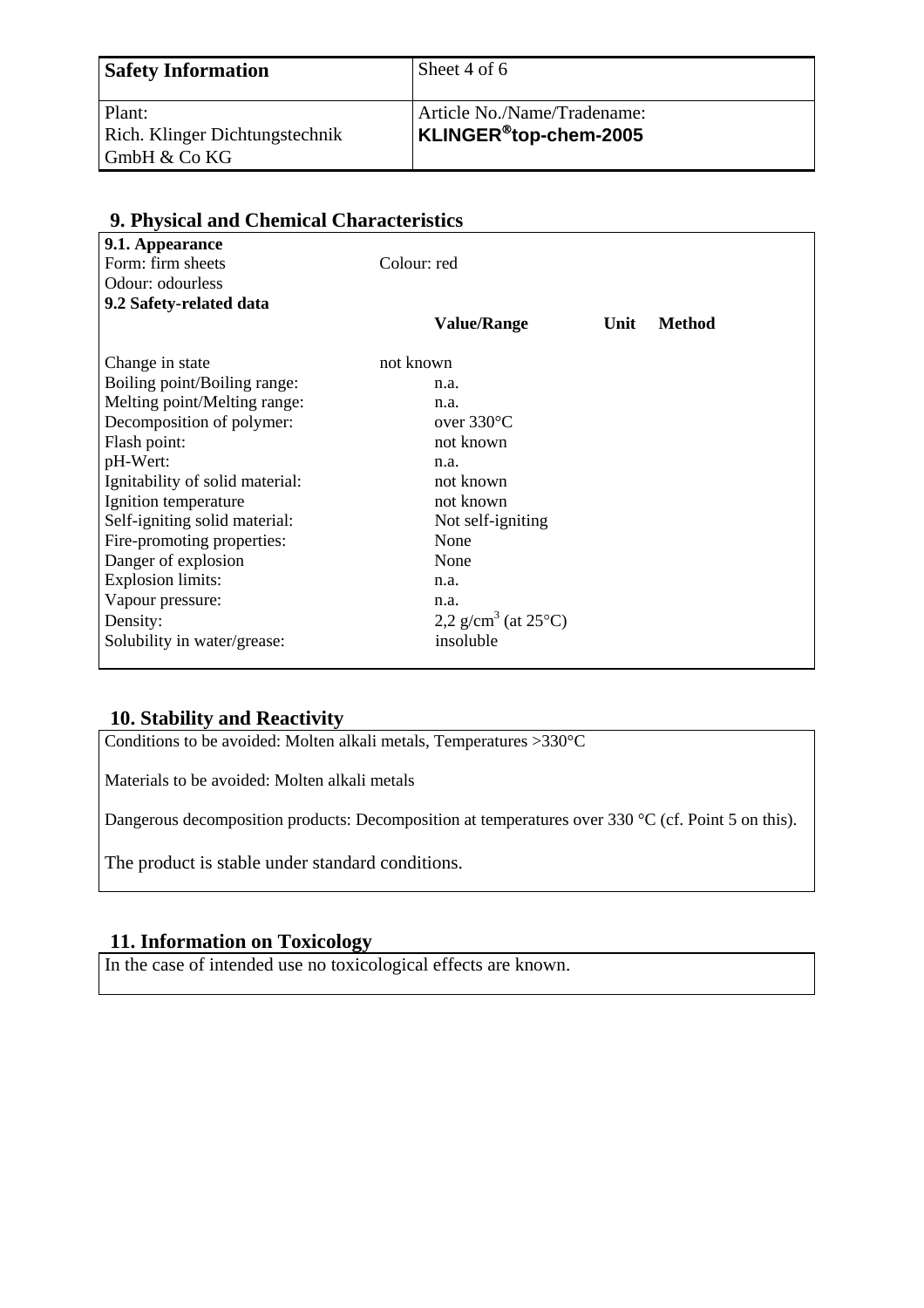| <b>Safety Information</b>                   | Sheet 5 of 6                |
|---------------------------------------------|-----------------------------|
| Plant:                                      | Article No./Name/Tradename: |
| Rich. Klinger Dichtungstechnik              | KLINGER®top-chem-2005       |
| $\mathsf{GmbH} \& \mathsf{Co}\,\mathsf{KG}$ |                             |

## **12. Information on Ecology**

**12.1 Information on elimination (Persistency and degradability)** 

Degree of elimination: not known

Persistency: Biologically not degradable (self-classification)

## **12.2 Mobility and (bio) accumulation potential**:

water insoluble, fat insoluble, no in vivo resorption, bonding or accumulation known

## **12.3 Exotoxilogical Effects**

Not known

For detailed information e.g. approvals and certificates (potable water, food contact, etc.) please visit www.klinger.co.at  $\rightarrow$  material grade  $\rightarrow$  approvals and certificates.

## **13. Notes on Disposal**

#### **13.1 Product**

Recommendation: Dumping on industrial depositories, attention is to be paid to local statutory

> regulations. Do not dispose of in an incineration system under any circumstances.

Product contains  $\geq$  3% organic carbon.

## **13.2 Contaminated Packaging**

Recommendation: Dump on industrial depositories, attention is to be paid to local statutory regulations. Do not dispose of in an incineration system under any circumstances.

## **14. Information on Transport**

## **14.1 Transport/Further Information**

No dangers known.

## **15. Regulations**

Regulations for dangerous material not applicable.

The product covered by this safety information is classified as an article according to regulation (EG) Nr. 1907/2006 (REACH). In compliance with REACH regulation it is not mandatory to issue material safety data sheets for articles.

Accordingly the present safety information is voluntary can not be regarded as a material safety data sheet as defined by regulation (EG) Nr. 1907/2006 (REACH).

Duty to communicate information according to regulation (EG) Nr.1907/2006 (REACH): The article covered by the present safety information does not contain any substance of very high concern by the candidate list to be included in Annex XIV of REACH exceeding the limit of  $0.1\%$  (w/w).